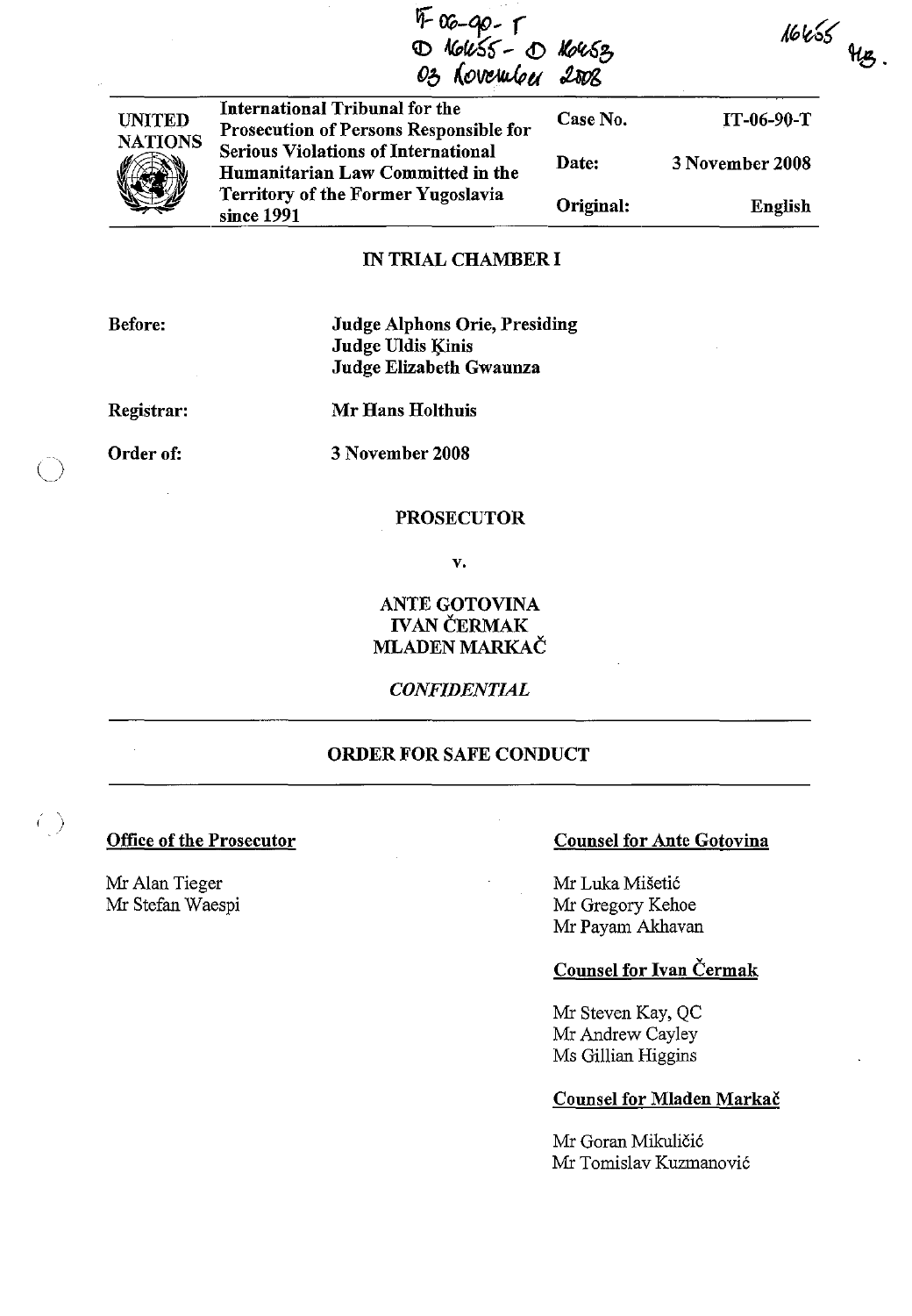**TRIAL CHAMBER I** of the International Tribunal for the Prosecution of Persons Responsible for Serious Violations of International Humanitarian Law Committed in the Territory of the Former Yugoslavia since 1991 ("Tribunal");

**CONSIDERING** the Prosecution's Request for a Safe Conduct Order for Witness Kosta Novakovic filed on 30 October 2008 ("Request") and the facts stated therein, mainly that there is a valid international arrest warrant against the witness who was tried and convicted, *in absentia,* by the Sibenik County Court, Croatia;

**CONSIDERING** that the witness, who was a member of the General Staff of the Army of the Republika Srpska Krajina ("SVK"), is currently scheduled to testify from 12 to 14 November 2008 in The Hague and that his expected evidence is important as, among other things, it concerns the use of certain buildings in Knin and the number of SVK soldiers prior to and during Operation Storm in the town;

**CONSIDERING** the Defence's responses to the Request, to which they do not object;<sup>1</sup>

**CONSIDERING** the decision of 26 June 1996 in the *Tadić* case,<sup>2</sup> which established that safe conduct, although not explicitly provided for in the Statute, can be ordered under the general power of Rule 54 of the Tribunal's Rules of Procedure and Evidence ("Rules");

**CONSIDERING** that orders of safe conduct of witnesses have been issued by the Trial Chambers of the Tribunal, when deemed to be in the interests of justice;<sup>3</sup>

**FINDING** that the circumstances, as set out in the Request, demonstrate that it is in the interests of justice that the witness be granted safe conduct for the purpose of enabling him to appear and testify before this Trial Chamber;

#### **FOR THE FOREGOING REASONS:**

**PURSUANT** to Articles 20, 29 and 30 of the Tribunal's Statute, Rule 54 of the Rules, and Article XVIII of the Headquarters Agreement between the Tribunal and the Netherlands;<sup>4</sup>

 $\binom{1}{2}$ 

<sup>&</sup>lt;sup>1</sup> T. 10940-10941; Defendant Ante Gotovina's Response to Prosecution's Request for Safe Conduct Order for Witness Kosta Novakovic, 31 October 2008; Defendant Mladen Markac's Response to Prosecution'S Request for Safe Conduct Order for Witness Kosta Novakovic, 3 November 2008.

<sup>2</sup>*Prosecutor* v *Dusko Tadic,* Case No. IT -94-1-T, Decision on the Defence Motions to Summon and Protect Defence Witnesses, and on the Giving of Evidence by Video-Link, 26 June 1996, paras 8-16.

<sup>&</sup>lt;sup>3</sup> Prosecutor v. Popović et al., Case No. IT-05-88-T, Order on Miletić Motion for Safe Conduct, 28 September 2008; *Prosecutor* v. *Milutinovic et aI.,* Case No. IT-05-87-T, Decision on Lukic Motion for Safe Conduct of Witnesses [A and B], 19 March 2008.

<sup>&</sup>lt;sup>4</sup> Agreement between the United Nations and the Kingdom of the Netherlands Concerning the Headquarters of the International Tribunal for the Prosecution of Persons Responsible for Serious Violations of International Humanitarian Law Committed in the Territory of the Former Yugoslavia Since 1991,27 May 1994.